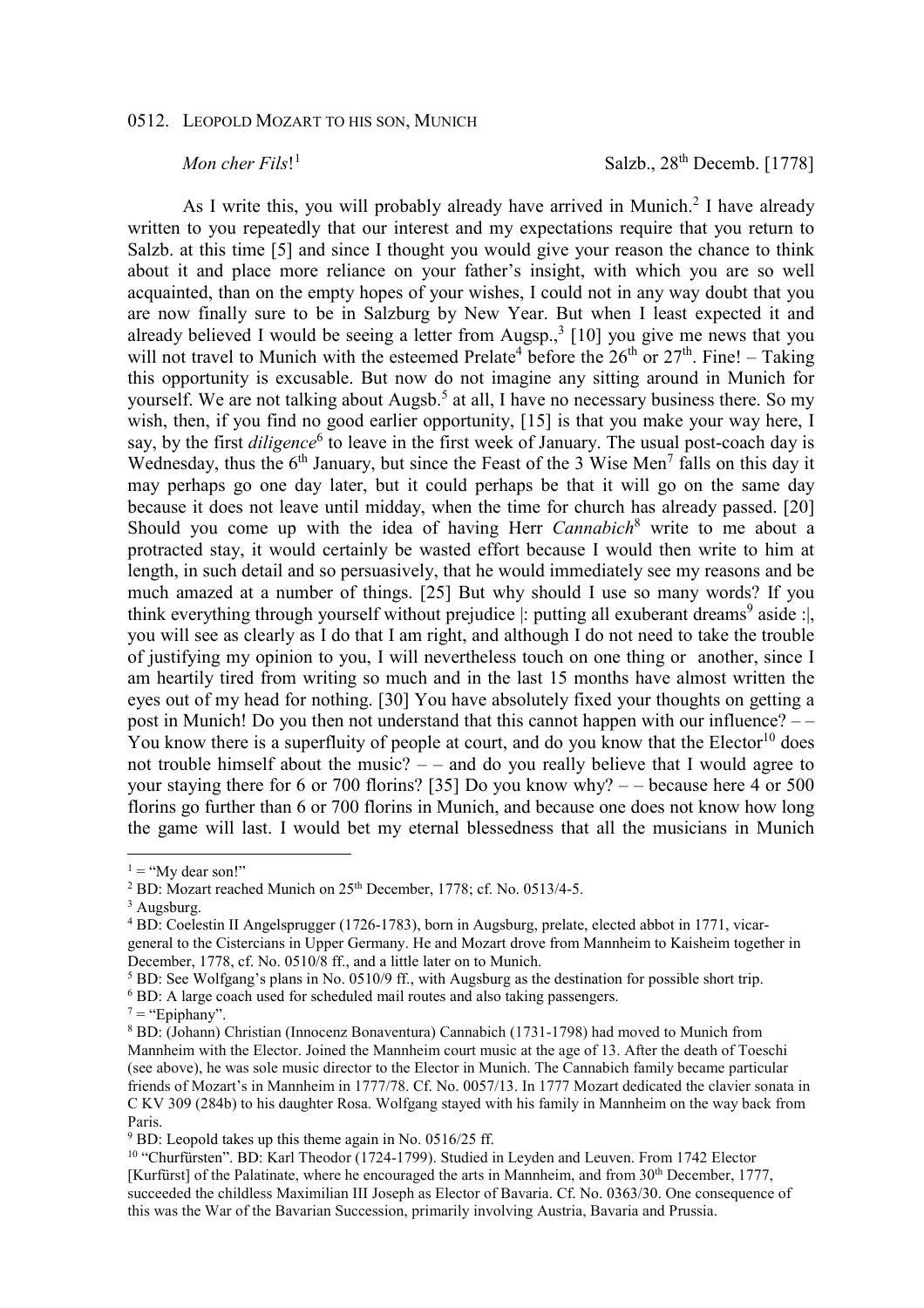would accept cutting a third off their salaries if they could get posts which will never lapse. But the reason why this is all happening at the moment is not because I might wish that you should stay in service here all the days of your life – by no means – you should by no means do that! Only I want to be assured now that our debts will be paid – and that has to happen – that must happen at all costs! I am old – I cannot know when God will call me into eternity, I do not wish to die in debt, and even less do I wish that anyone should know that I incurred these debts due to you, [45] which no-one knows anything about at the moment except Herr *Bullinger*. <sup>11</sup> I do not wish our things to be sold miserably after my death in order to pay debts and to be thrown away for half the money. – As we had to live on a small income and were forced to put our money on one side, [50] I would have decided to take something better back then; but now that I am sure, with your salary, of bringing in 100 florins every month, I see that, since casual work and the sale of my books will come on top of that, I will have paid off everything in a couple of years and can die in peace: and that is what I must and wish to do! But so that I can explain myself to you fully, I would never accept, even if I were to take the risk for my own person of not even considering the death of the Elector, any proposal for you at less than 1000 florins, and in that case it would have to be decreed that at least 400 florins were allocated to me, the remaining 600 florins to you. – Now, I must furthermore point out to you the dangerous aspects of Europe, $^{12}$  whereby you will immediately see, if you are reasonable, that Salzburg is the best corner [60] for contentedly awaiting the outcome, calmly and without danger.

Russia has already declared its opposition to Austria's taking possession of Bavaria.<sup>13</sup> Now over 30,000 men are standing ready to reinforce the Prussians. All Lutheran or Protestant princes are in agreement, some underhandedly, some openly, with Prussia: [65] Sweden, Hannover, Hesse, Brunswick etc. etc. – Saxony has joined Prussia with 30,000 men anyway and, so that Saxony can no longer change horses, the Prussians stationed in Saxony are keeping such an eye on the Saxon troops or, more precisely, imprisoning them, that they are not only mixed together in their entirety, but in the capital Dresden, [70] yes, even in the palace there, there are 2 sentries everywhere, namely a Saxon and Prussian. That amounts to saying that the Saxon is the Prussian's prisoner and his observer. If Russia cuts loose – the Turk will break out against the Russian. If pressure is reinforced by Sweden and Hannover, France will have to mobilise the stipulated 25,000 auxiliary troops for Austria, [75] then there will be war in the *Empire*, war in *Bohemia*, Moravia, Silesia, Poland etc., and Prince Henry<sup>14</sup> with his Prussian army will make an attempt to break into Bavaria by Straubing<sup>15</sup> : if he succeeds :  $-$  then Spain and Portugal will also declare war – In short! A terrible universal war will break out. Italy will continue to be the most peaceful and most fortunate place. [80] In the meantime, they will of course be making efforts at all courts throughout this winter to prevent this terrible evil. Indeed, since the Elector of Bavaria and the Palatinate is to go to Vienna and, as they are saying today, has already set out for that place, this may well have the aim of drawing up a large-

Successful military leader in the Seven Years' War.

 $\overline{a}$ 

<sup>&</sup>lt;sup>11</sup> BD: Abbé Franz Joseph Johann Nepomuk Bullinger (1744-1810), Jesuit, private tutor, friend of the Mozart family in Salzburg, where he seems to have arrived between 1774 and 1776. House tutor to Count [Graf] Leopold Ferdinand Arco, later to Count [Graf] Sigmund ("Sigerl") Lodron. Amateur viola player. Mozart called him "his best of all friends" (cf. Nos. 0331/5; 0459/1).

<sup>&</sup>lt;sup>12</sup> BD: Leopold's summary is generally accurate.

<sup>&</sup>lt;sup>13</sup> BD: It was feared that Austria might take Bavaria by force. Karl Theodor, acting through his ambassador in Vienna, approved on 4th January, 1778, a contract with the Imperial government, in which the greater part of Lower Bavaria was ceded to Austria. It was ratified on 14<sup>th</sup> January, 1778. Austrian troops entered the relevant area on 16<sup>th</sup> January, 1778, and declared Straubing the capital of the new province. Popular resistance led to the War of the Bavarian Succession, which ended on 13<sup>th</sup> May, 1779, after Prussian intervention. <sup>14</sup> "Prinz Heinrich". BD: Prince Heinrich (1726-1802), brother of Frederick II (the Great) of Prussia.

<sup>&</sup>lt;sup>15</sup> BD: Cf. note on line 62.